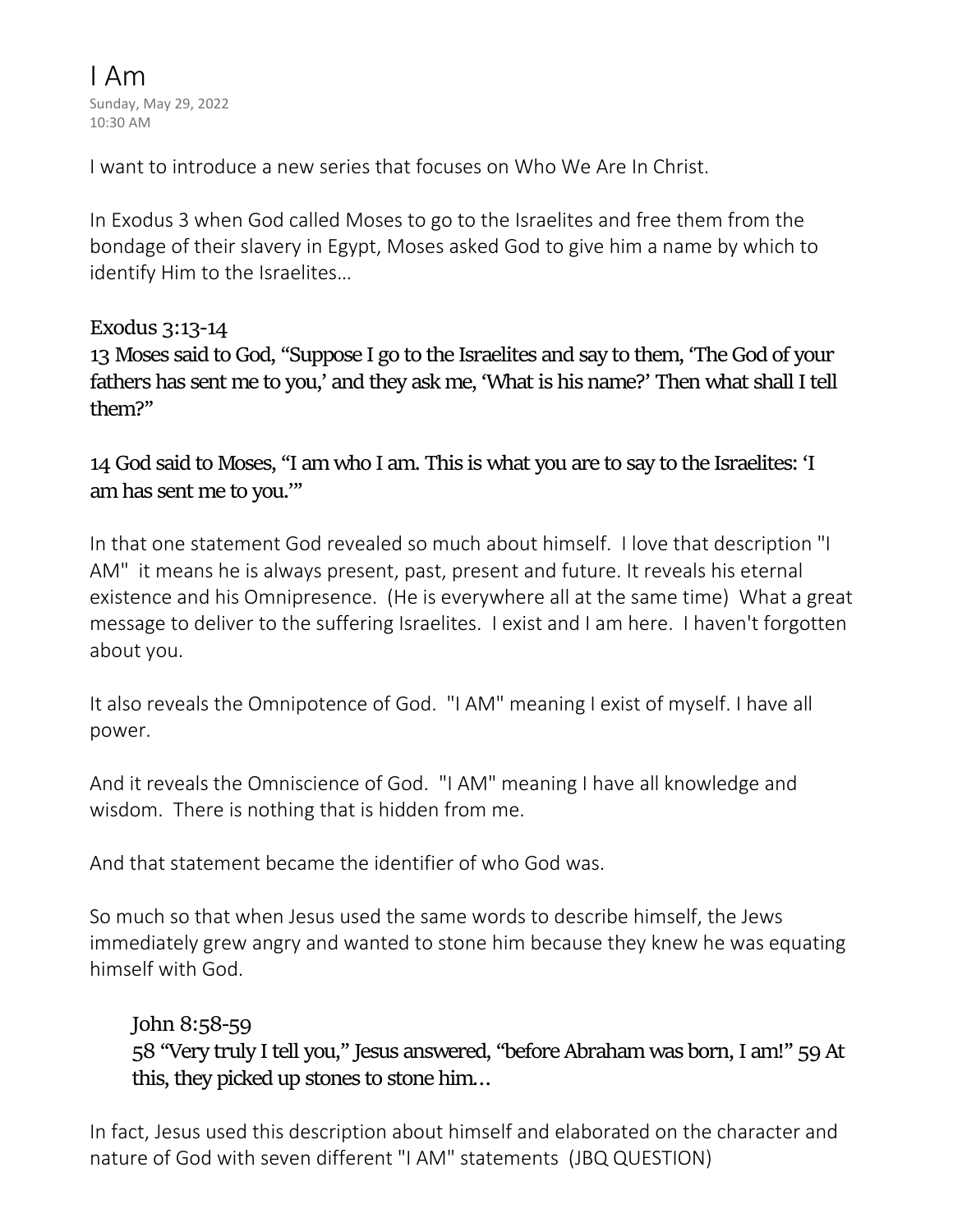1. I Am the Bread of Life: Jesus alone can sustain us, who are but starving beggars looking for food [\(John 6\)](http://www.christianity.com/bible/search/?ver=niv&q=john+6).

2. I Am the [Light of the World:](https://www.christianity.com/jesus/following-jesus/evangelism-and-missions/how-can-we-be-the-light-of-the-world.html) Jesus is the original and eternal source of light in the universe for us who are spiritually blind by birth [\(John 8\)](http://www.christianity.com/bible/search/?ver=niv&q=john+8).

**3. I Am the Gate of the Sheepfold:** Jesus is the only door to life for us who are lost outside God's will ([John 10\)](http://www.christianity.com/bible/search/?ver=niv&q=john+10).

4. I Am the [Good Shepherd:](https://www.christianity.com/wiki/jesus-christ/jesus-called-the-good-shepherd.html) Jesus knows and cares for us who are orphaned, [wandering](https://www.christianity.com/wiki/jesus-christ/what-does-it-mean-that-jesus-leaves-the-ninety-nine.html) sheep without a shepherd [\(John 10\)](http://www.christianity.com/bible/search/?ver=niv&q=john+10).

5. I Am the [Resurrection](https://www.christianity.com/jesus/death-and-resurrection/resurrection/) and the Life: Jesus is the key to escaping spiritual death for us who are hopelessly doomed to death because of our sin [\(John 11\)](http://www.christianity.com/bible/search/?ver=niv&q=john+11).

6. I Am the Way, Truth, and Life: Jesus is the accessible path, the illuminating truth, and the giver of life for us who are lost, ignorant, and dead without Him [\(John 14\)](http://www.christianity.com/bible/search/?ver=niv&q=john+14).

7. I Am the True Vine: Jesus is the source of eternal life for us who are dead and useless branches apart from him [\(John 15\)](http://www.christianity.com/bible/search/?ver=niv&q=john+15).

In this series I want to apply this statement to ourselves as we discover what the Bible reveals about who we are in Christ. I am using this statement, not because I want to make us equal to God, but because we are who we are because of God. When we declare "I AM" we are taking hold of the eternal truths and power of God's work in our lives

Today we will quickly look at 4 of those statements that are closely related…

I am saved… I am redeemed… I am born again… I am a new creation…

# 1. I Am Saved…

To be saved means that we have been rescued. God sent his Son into the world to save us from the consequences of our sin which is eternal death

**Titus 2:11 11** For the grace of God has appeared that offers salvation to all people.

**Titus 3:5-7**

**5** he saved us, not because of righteous things we had done, but because of his mercy. He saved us through the washing of rebirth and renewal by the Holy Spirit, **6** whom he poured out on us generously through Jesus Christ our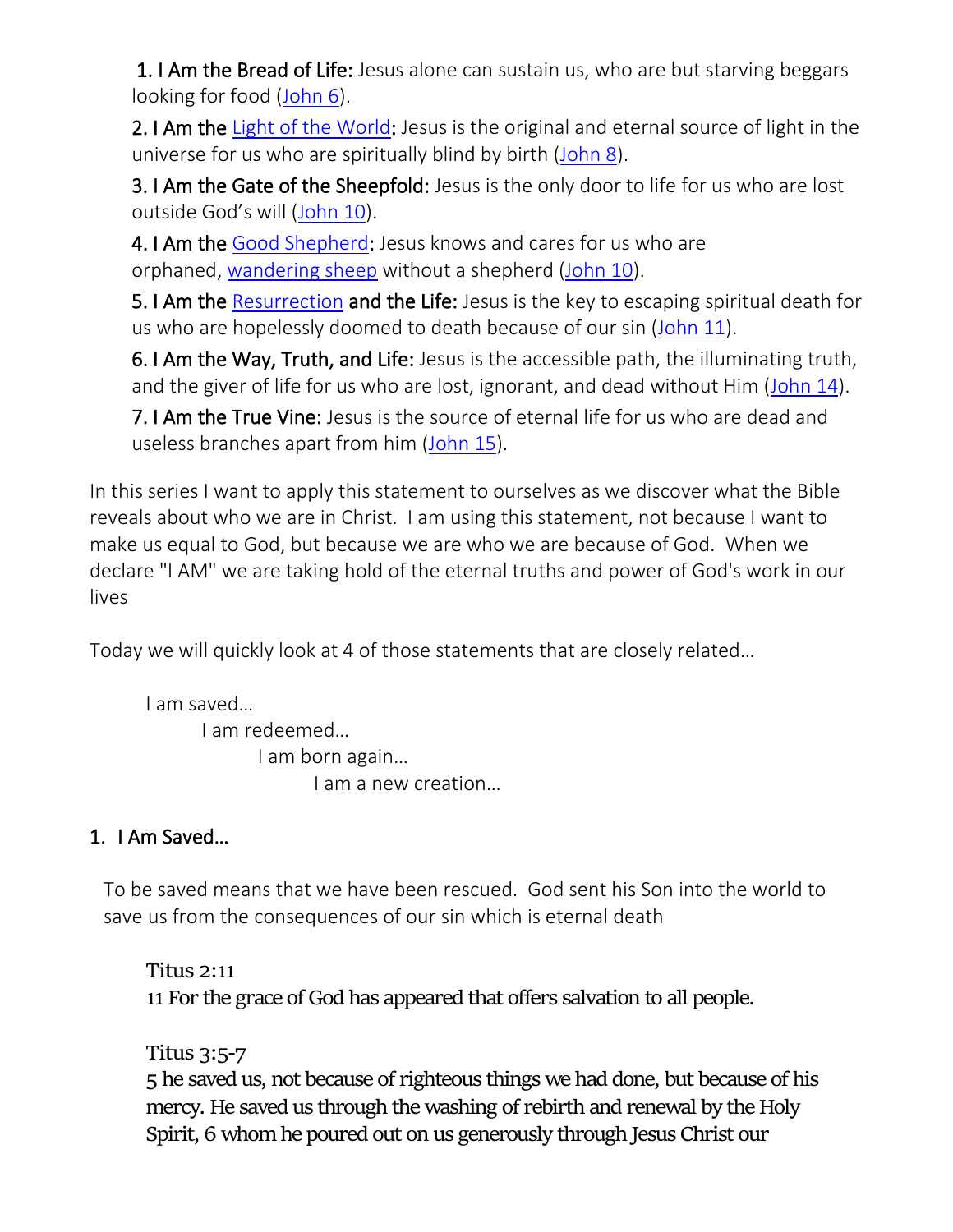# Savior, **7** so that, having been justified by his grace, we might become heirs having the hope of eternal life.

Picture with me that you are a passenger on a ship in the middle of the open sea. You fall off the ship and it sails away leaving you fighting for your life to keep your head above the water. No life jacket, no land for hundreds of miles, nothing to grab a hold of and float on. On top of that, a storm moves in and darkens the skies. It begins to rain and the wind churns up the waves even more. You look around and see the fins of several sharks circling you a short distance away. There is absolutely no hope of survival.

Suddenly an object splashes down near your face. You look to see a life preserver tied to a rope. Following the rope with your eyes you see a small boat and can hear a voice yelling at you to reach out and grab a hold of the ring. You try to reach out, you want to take hold of it and you know if you could, you would be saved. But your strength is gone and you just can't do it. A splash and the sound of someone swimming. You feel someone grab hold of you and wrap your arms around the life ring and then you feel the pull of the rope drawing you to the safety of the Boat. You have been rescued from certain death. You have been saved.

That is how I picture my salvation. Salvation is not something we did for ourselves but something someone did for us.

# **Ephesians 2:8-9 8** For it is by grace you have been saved, through faith—and this is not from yourselves, it is the gift of God— **9** not by works, so that no one can boast.

And yet, while we are not saved by what we do, there is one thing that we do that causes us to be saved - We believe. Paul told the Philippian Jailer…

**Acts 16:29-31 29** The jailer called for lights, rushed in and fell trembling before Paul and Silas. **30** He then brought them out and asked, "Sirs, what must I do to be saved?"

## **31** They replied, "Believe in the Lord Jesus, and you will be saved

We believe - You could refuse to believe that help had come. You could foolishly believe that you don't need any help that you can make it on your own. You could turn away from the hands that came to give you the strength to take a hold of the life ring of salvation.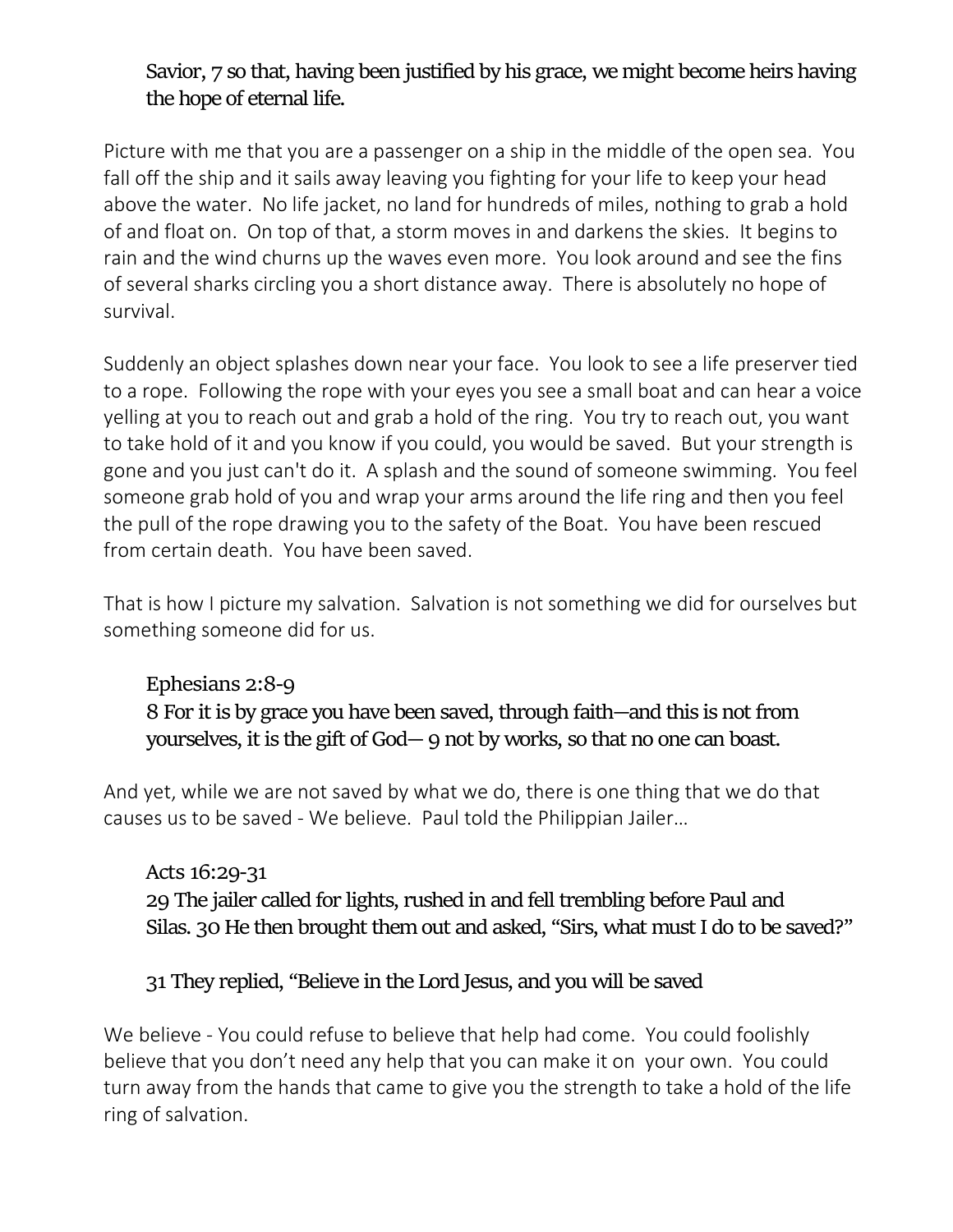The Word of God tells us that…

**Romans 10:13 13** for, "Everyone who calls on the name of the Lord will be saved."

**Romans 10:9-10**

**9** If you declare with your mouth, "Jesus is Lord," and believe in your heart that God raised him from the dead, you will be saved. **10** For it is with your heart that you believe and are justified, and it is with your mouth that you profess your faith and are saved.

Who am I in Christ Jesus... I Am Saved!

## 2. I am redeemed…

While salvation speaks of rescue, redemption speaks of restoration. The word REDEEM means to buy back

**Revelation 5:9**

**9** …with your blood you purchased for God persons from every tribe and language and people and nation.

**1 Peter 1:18-19**

**18** For you know that it was not with perishable things such as silver or gold that you were redeemed from the empty way of life handed down to you from your ancestors, **19** but with the precious blood of Christ, a lamb without blemish or defect.

God loved us so much that he sent His son to pay the price for our redemption. Fernanda reminded us of this verse last week.

#### **John 1:12**

## **12** Yet to all who did receive him, to those who believed in his name, he gave the right to become children of God—

The work of Christ not only saves us from eternity in hell, but restores us to right relationship and position with God.

Think of the Prodigal son who thought that his return to the Father would only save him from the death of starvation. But, the father did more than save him, he restored him to full relationship as his son.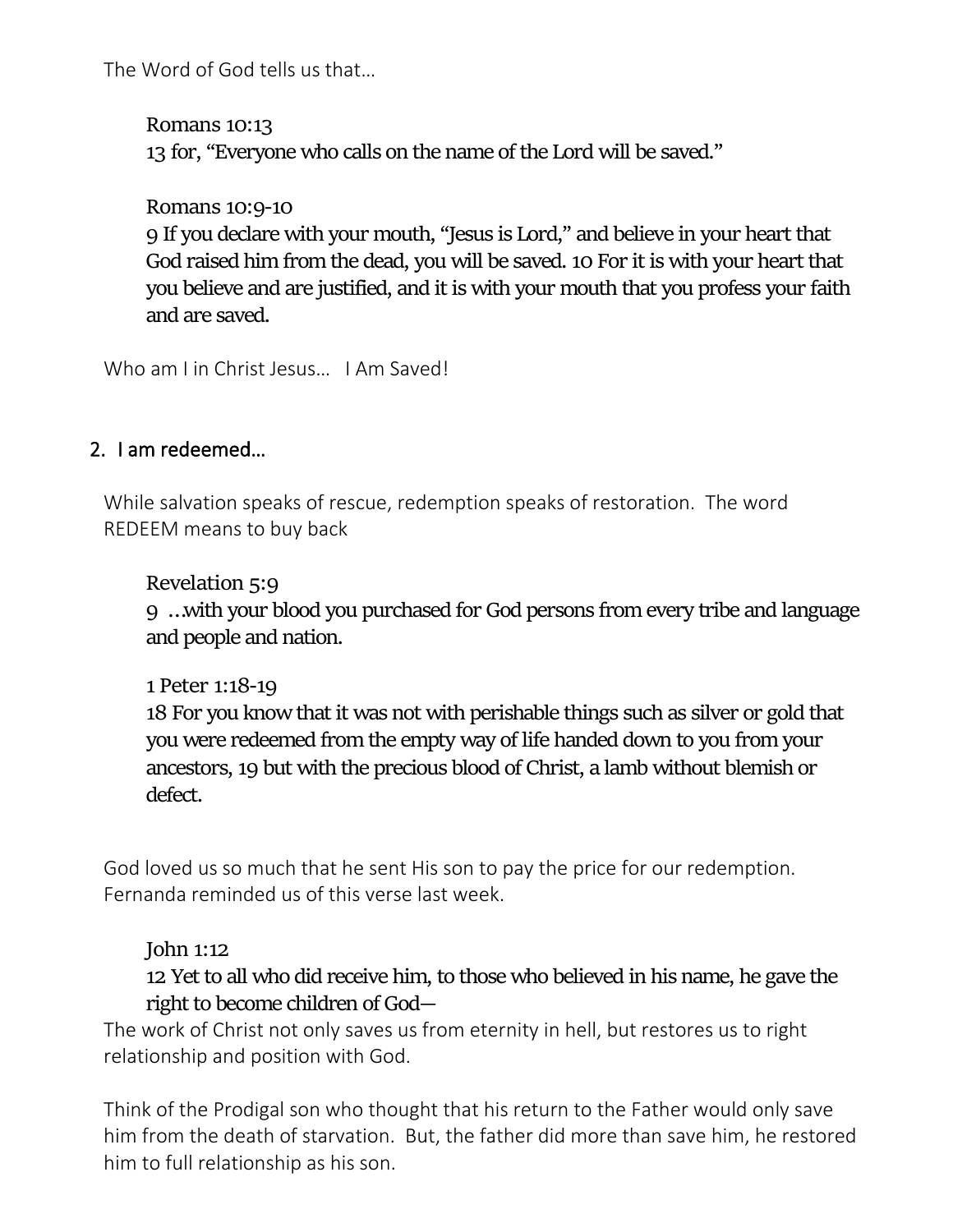**Luke 15:21-24**

**21** "The son said to him, 'Father, I have sinned against heaven and against you. I am no longer worthy to be called your son.'

**22** "But the father said to his servants, 'Quick! Bring the best robe and put it on him. Put a ring on his finger and sandals on his feet. **23** Bring the fattened calf and kill it. Let's have a feast and celebrate. **24** For this son of mine was dead and is alive again; he was lost and is found.' So they began to celebrate.

In fact, the truth of this principle is exactly why, I believe, the older brother got so angry. Once the younger brother was restored as a son with full rights, the older brother would have to share the inheritance and all that the father had with the younger brother instead of having it all to himself. As far as he was concerned the younger brother didn't deserve to be restored.

In Christ, you are saved, and you are redeemed!

There are two more "I AM" Statements that I want you to understand about yourself today

# 3. I am born again…

# **John 3:1-17**

**3** Now there was a Pharisee, a man named Nicodemus who was a member of the Jewish ruling council. **2** He came to Jesus at night and said, "Rabbi, we know that you are a teacher who has come from God. For no one could perform the signs you are doing if God were not with him."

**3** Jesus replied, "Very truly I tell you, no one can see the kingdom of God unless they are born again."

**4** "How can someone be born when they are old?" Nicodemus asked. "Surely they cannot enter a second time into their mother's womb to be born!"

**5** Jesus answered, "Very truly I tell you, no one can enter the kingdom of God unless they are born of water and the Spirit. **6** Flesh gives birth to flesh, but the Spirit gives birth to spirit. **7** You should not be surprised at my saying, 'You must be born again.' **8** The wind blows wherever it pleases. You hear its sound, but you cannot tell where it comes from or where it is going. So it is with everyone born of the Spirit."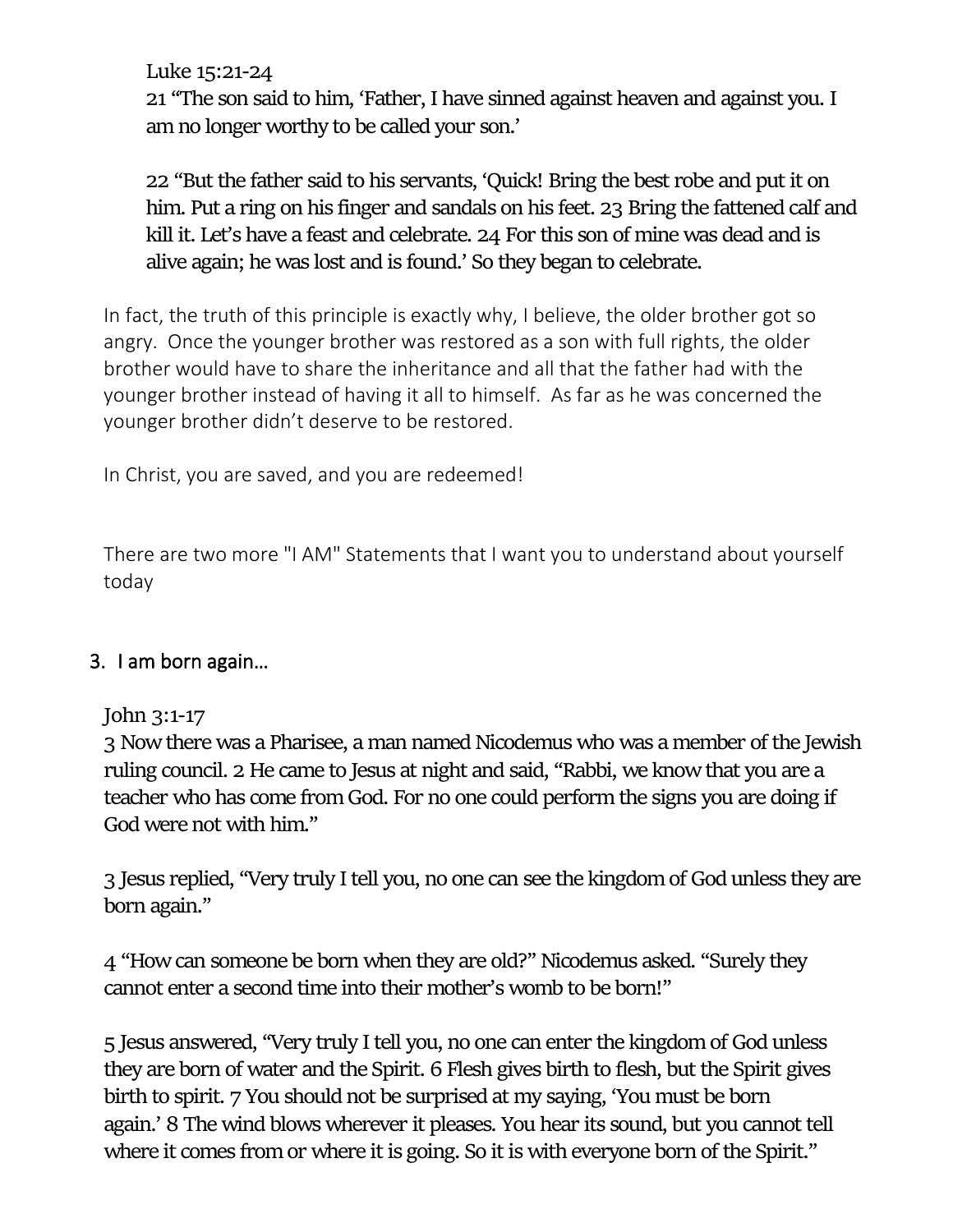**9** "How can this be?" Nicodemus asked.

**10** "You are Israel's teacher," said Jesus, "and do you not understand these things? **11** Very truly I tell you, we speak of what we know, and we testify to what we have seen, but still you people do not accept our testimony. **12** I have spoken to you of earthly things and you do not believe; how then will you believe if I speak of heavenly things? **13** No one has ever gone into heaven except the one who came from heaven the Son of Man. **14** Just as Moses lifted up the snake in the wilderness, so the Son of Man must be lifted up, **15** that everyone who believes may have eternal life in him."

**16** For God so loved the world that he gave his one and only Son, that whoever believes in him shall not perish but have eternal life. **17** For God did not send his Son into the world to condemn the world, but to save the world through him.

To be born again means we get to start all over, with no record of the past life and the debt that we incurred; but this time we do so with the power and strength of God living inside of us.

#### 4. I am a new creation…

#### **2 Corinthians 5:17-21**

**17** Therefore, if anyone is in Christ, the new creation has come: The old has gone, the new is here! **18** All this is from God, who reconciled us to himself through Christ…

**21** God made him who had no sin to be sin for us, so that in him we might become the righteousness of God.

Wow, what an incredible truth for us to grasp about who we are in Christ. This is not something that we hope we can become but something we already are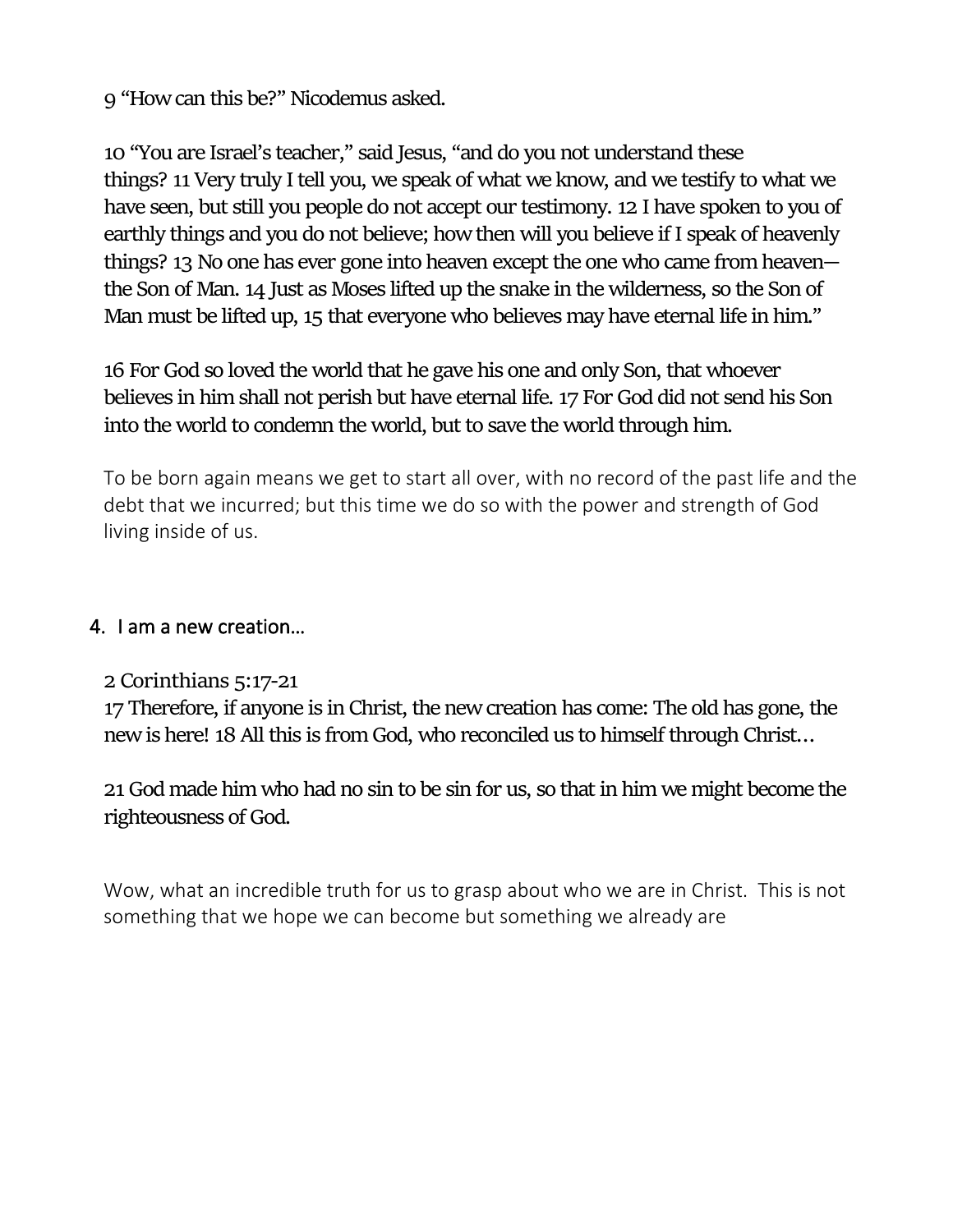#### It is a SYMBOL

#### **Romans 6:1-4**

**6** What shall we say, then? Shall we go on sinning so that grace may increase? **2** By no means! We are those who have died to sin; how can we live in it any longer? **3** Or don't you know that all of us who were baptized into Christ Jesus were baptized into his death? **4** We were therefore buried with him through baptism into death in order that, just as Christ was raised from the dead through the glory of the Father, we too may live a new life.

Baptism is a SYMBOL of what has happened in our lives when we repented of our sins and asked Jesus to come into our hearts to save us. It symbolizes His death and resurrection, that paid the price for our salvation and it symbolizes our resurrection from the grave to spend eternity with Him in heaven

## It is a STANDARD

Jesus set the standard of Baptism in Matthew 28

**Matthew 28:19-20**

**19** Therefore go and make disciples of all nations, baptizing them in the name of the Father and of the Son and of the Holy Spirit, **20** and teaching them to obey everything I have commanded you. And surely I am with you always, to the very end of the age."

The Assemblies of God accepts that standard and has made it a part of our church doctrine - statement 6 of our 16 fundamental truths

*The ordinance of baptism by immersion is commanded by the Scriptures. All who repent and believe on Christ as Saviour and Lord are to be baptized. Thus they declare to the world that they have died with Christ and that they also have been raised with Him to walk in newness of life.*

**Acts 8:35-38 (NASB) <sup>35</sup>**Then Philip opened his mouth, and beginning from this Scripture he preached Jesus to him.

**<sup>36</sup>**As they went along the road they came to some water; and the eunuch said, "Look! Water! What prevents me from being baptized?" **37** [And Philip said, "If you believe with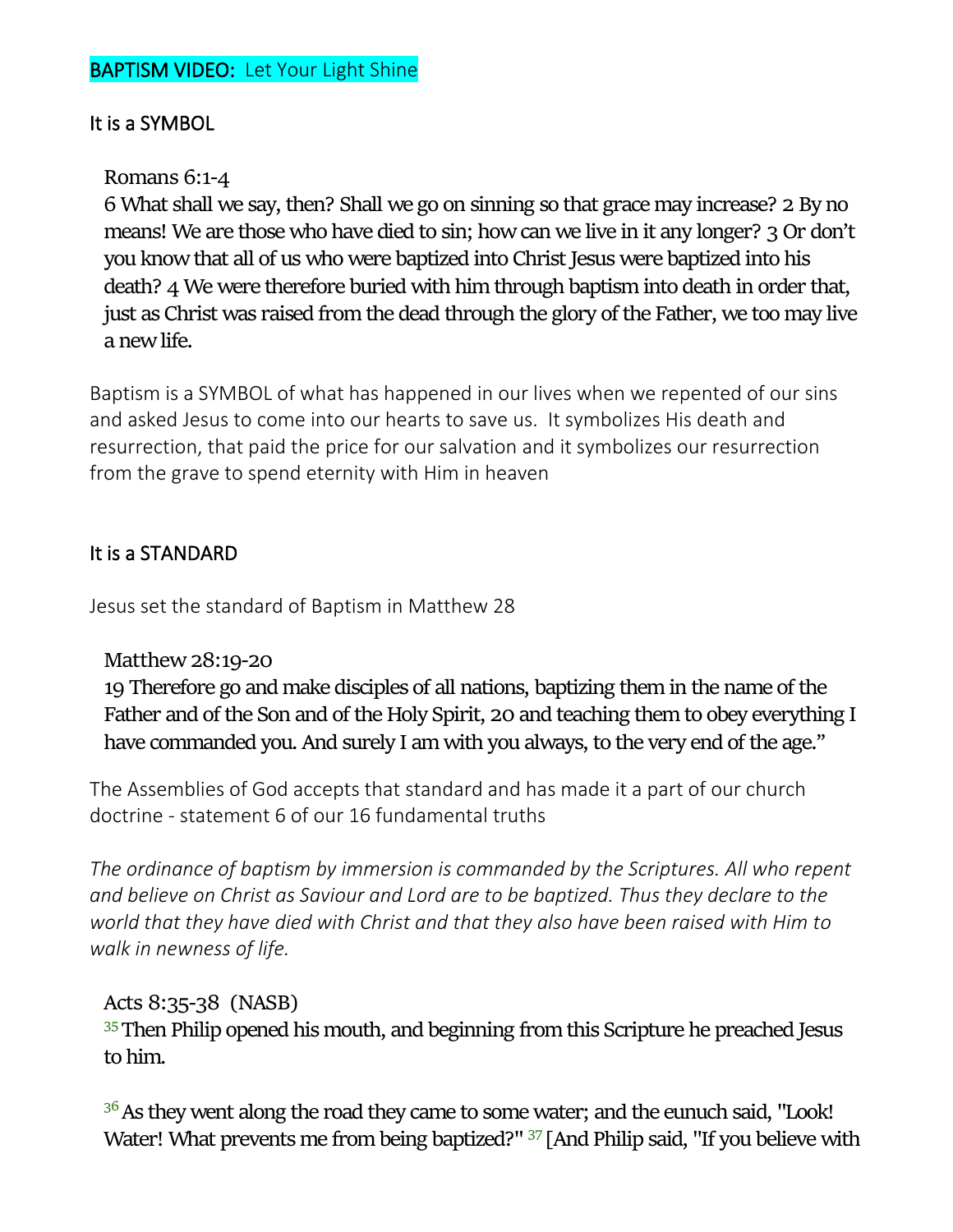all your heart, you may." And he answered and said, "I believe that Jesus Christ is the Son of God."]

**<sup>38</sup>**And he ordered the chariot to stop; and they both went down into the water, Philip as well as the eunuch, and he baptized him.

We are not baptized to be saved but because we have been saved

## It is a STATEMENT

#### Baptism says…

- I have repented of my sins
- I have given my life to Christ
- I believe He is the way, the truth and the life and that no one can make it to heaven without Him
- I want to follow him and grow in my faith
- I am not ashamed of my relationship with Him and want others to know what I have done

#### **Luke 12:8**

**8** "I tell you, whoever publicly acknowledges me before others, the Son of Man will also acknowledge before the angels of God.

#### **Revelation 3:5**

**5** The one who is victorious will, like them, be dressed in white. I will never blot out the name of that person from the book of life, but will acknowledge that name before my Father and his angels.

## It is a SURRENDER

#### James 4:7

**7** Submit yourselves, then, to God. Resist the devil, and he will flee from you.

*In Mark Chapter 10 we read the story of a young man who said he wanted to follow Jesus but couldn't bring himself to surrender his life completely to Jesus and walked away from a relationship with Him when Jesus asked him to sell what he had and give it*